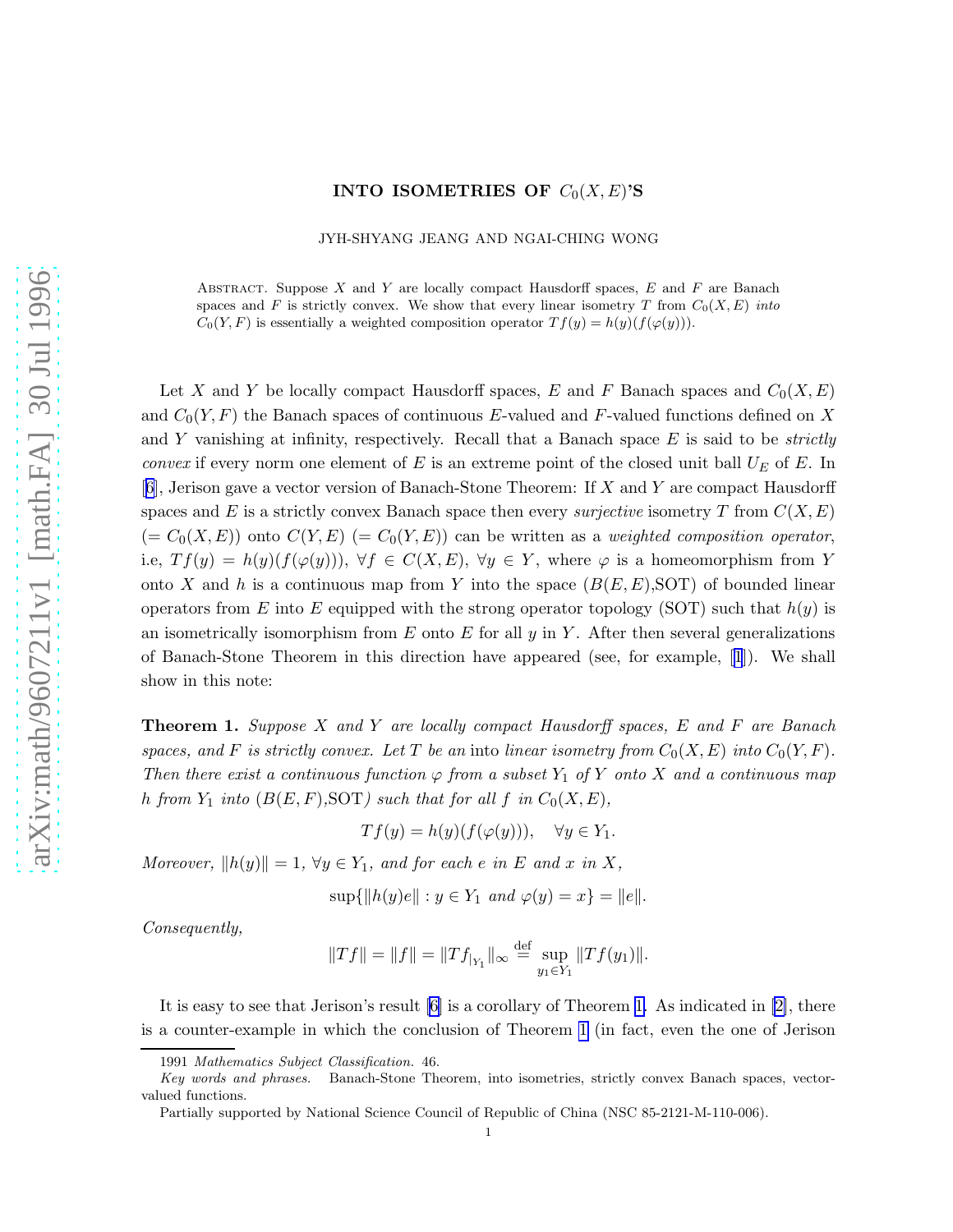[[6](#page-3-0)]) does not hold while the assumption on strict convexity is not observed. When X and Y are compact Hausdorff spaces, Theorem [1](#page-0-0) reduces to a result of Cambern[[3](#page-3-0)]. It is plausible to think that Theorem [1](#page-0-0) could be easily obtained from its compact space version [\[3\]](#page-3-0) by simply extending an into isometry  $T: C_0(X, E) \longrightarrow C_0(Y, F)$  to an isometry from  $C(X_{\infty}, E)$  into  $C(Y_{\infty}, F)$  where  $X_{\infty}$  (resp.  $Y_{\infty}$ ) is the one-point compactification of X (resp. Y). However, anexample in [[5](#page-3-0), Example 9] indicates that even in the simplest case  $E = F = \mathbb{R}$  there is an isometry from  $C_0(X)$  into  $C_0(Y)$  which cannot be extended to an isometry from  $C(X_{\infty})$  into  $C(Y_\infty)$ . Thus Theorem [1](#page-0-0) cannot be obtained from the statement of the compact space version directly. It is, however, possible to modify the argument in [\[3\]](#page-3-0) to get a proof of Theorem [1.](#page-0-0) The keyis " $F(x) = 0$  implies  $AF(y) = 0$ ", in Cambern's notation [[3](#page-3-0), Lemma 2], which allows to define " $A_y(e) = AF(y)$ " where F is any function with  $F(x) = e$ . Instead of going through the reasoning of Cambern once again, we present in the following an alternative approach based on the use of point evaluation type functionals. The technique of the proof we utilize here is influenced by those used in the scalar version as appeared in[[7\]](#page-3-0) and[[4](#page-3-0)].

We would like to take this opportunity to express our deep thanks to Cho-Ho Chu and Ka-Sing Lau for their encouragement.

*Proof of Theorem [1.](#page-0-0)* For a Banach space M, we denote by  $U_M = \{m \in M : ||m|| \leq 1\}$  the closed unit ball,  $S_M = \{m \in M : ||m|| = 1\}$  the unit sphere, and  $M^*$  the Banach dual space of M, respectively. For x in X, y in Y,  $\nu$  in  $S_{E^*}$  and  $\mu$  in  $S_{F^*}$ , we set

$$
S_{x,\nu} = \{ f \in C_0(X, E) : \nu(f(x)) = ||f|| = 1 \},
$$
  
\n
$$
R_{y,\mu} = \{ g \in C_0(Y, F) : \mu(g(y)) = ||g|| = 1 \},
$$
  
\n
$$
Q_{x,\nu} = \begin{cases} \{ y \in Y : T(S_{x,\nu}) \subset R_{y,\mu} \text{ for some } \mu \text{ in } S_{F^*} \}, & \text{if } S_{x,\nu} \neq \emptyset, \\ \emptyset, & \text{if } S_{x,\mu} = \emptyset, \end{cases}
$$

and

$$
Q_x = \bigcup_{\nu \in S_{E^*}} Q_{x,\nu}.
$$

CLAIM 1.  $Q_x \neq \emptyset$  for all x in X.

Note that the product space  $Y \times U_{F^*}$  is a locally compact Hausdorff space. Define a linear isometry  $\Psi$  from  $C_0(Y, F)$  into  $C_0(Y \times U_{F^*})$  by

$$
\Psi(g)(y,\mu) = \mu(g(y)).
$$

Fix an e in  $S_E$  and then a v in  $S_{E^*}$  such that  $\nu(e) = ||e|| = 1$ . Then  $S_{x,\nu} \neq \emptyset$ ,  $\forall x \in X$ . It now suffices to show that

$$
\bigcap_{f\in S_{x,\nu}} (\Psi(Tf))^{-1}\{1\} \neq \emptyset, \quad \forall x \in X.
$$

For each x in X, consider  $f_1, \ldots, f_n$  in  $S_{x,\nu}$ . Let  $h = \sum_{i=1}^n f_i$ . We have  $||h|| = n$  and thus there is a y in Y such that  $||Th(y)|| = n$ . So a  $\mu$  in  $S_{F^*}$  exists such that  $n = \mu(Th(y)) =$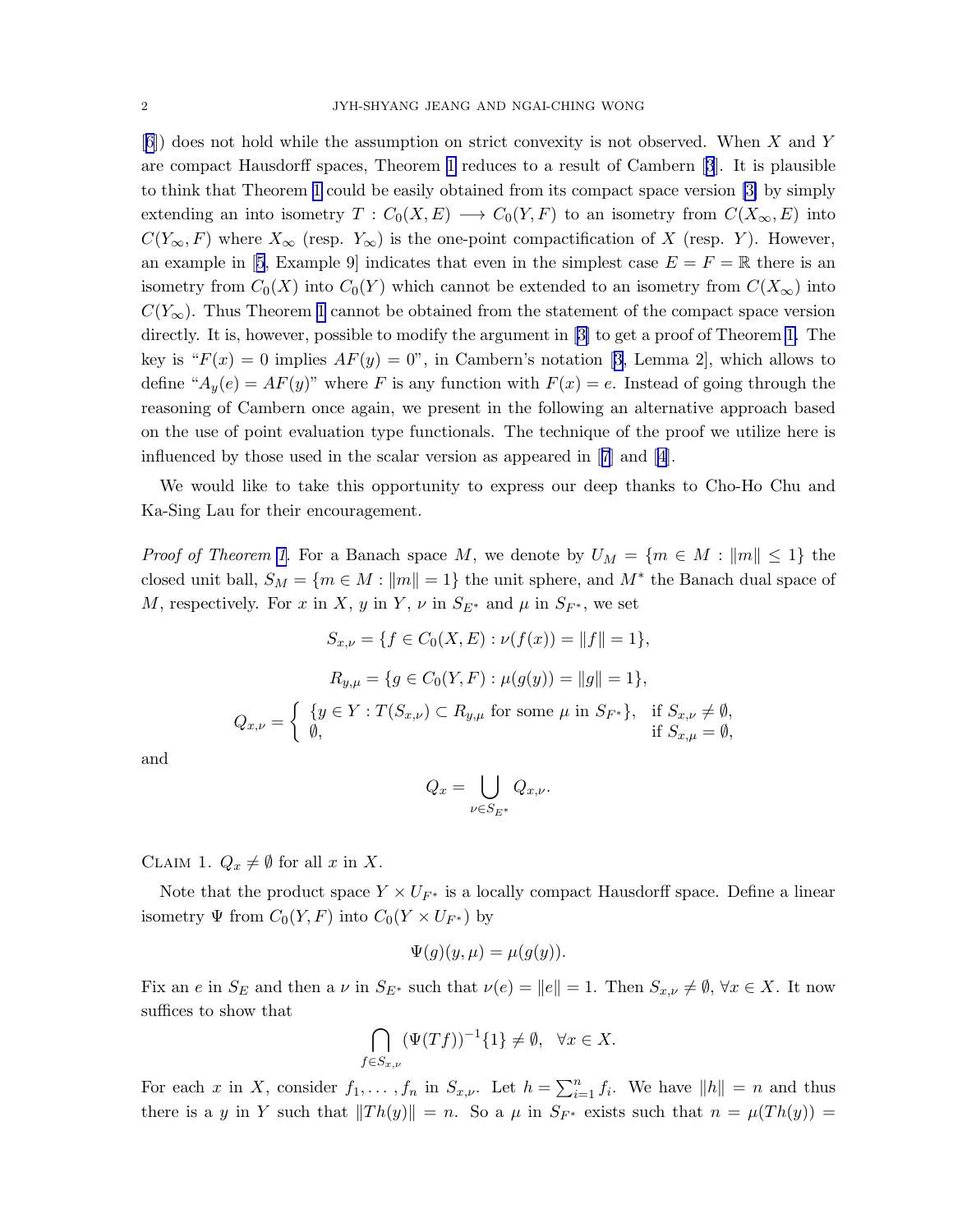$\sum_{i=1}^n \mu(Tf_i(y))$ . It then follows from  $||Tf_i(y)|| \leq 1$ ,  $i = 1, \ldots, n$ , that  $\mu(Tf_i(y)) = 1$ ,  $i =$  $1, \ldots, n$ , and thus

$$
(y,\mu) \in \bigcap_{i=1}^{n} (\Psi(Tf_i)^{-1}(\{1\}) \neq \emptyset.
$$

In other words, the family  $\{(\Psi(Tf))^{-1}(\{1\}) : f \in S_{x,\nu}\}\$  of compact sets has the finite intersection property. Consequently,  $Q_x \neq \emptyset$ .

CLAIM 2.  $Q_{x_1} \bigcap Q_{x_2} = \emptyset$  if  $x_1 \neq x_2$ .

Suppose on the contrary the existence of an y in  $Q_{x_1} \bigcap Q_{x_2}$ . Then there exist  $\nu_1$  and  $\nu_2$  in  $S_{E^*}$  and  $\mu_1$  and  $\mu_2$  in  $S_{F^*}$  such that

$$
\mu_1(Tf(y)) = \nu_1(f(x_1)) = 1, \ \ \forall f \in S_{x_1, \nu_1}
$$

and

$$
\mu_2(Tg(y)) = \nu_2(g(x_2)) = 1, \quad \forall g \in S_{x_2, \nu_2}.
$$

Let  $U_1$  and  $U_2$  be disjoint neighborhoods of  $x_1$  and  $x_2$ , respectively. Choose  $f_1$  in  $S_{x_1,\nu_1}$ and  $f_2$  in  $S_{x_2,\nu_2}$  such that  $f_i$  is supported in  $U_i$ ,  $i = 1,2$ . Then  $||f_1 \pm f_2|| = 1$  implies  $||T(f_1 \pm f_2)(y)|| \leq 1$ . In fact, the inequalities  $2 = 2||Tf_1(y)|| = ||T(f_1 + f_2)(y) + T(f_1 - f_2)(y)|| \leq$  $||T(f_1 + f_2)(y)|| + ||T(f_1 - f_2)(y)||$  ensure that  $||T(f_1 \pm f_2)(y)|| = 1$ . By the strict convexity of F, we have  $T(f_1 + f_2)(y) = T(f_1 - f_2)(y)$ , and thus a contraction that  $Tf_2(y) = 0!$ 

Let  $Y_1 = \bigcup_{x \in X} Q_x$ . Define  $\varphi : Y_1 \to X$  such that  $\varphi(y) = x$  if  $y \in Q_x$ . For an f in  $C_0(X, E)$ , we denote  $\cos f = \{x \in X : f(x) \neq 0\}$  and supp f the closure of  $\cos f$  in X. An argument similar to that in the proof of Claim 2 will give

CLAIM 3. For each f in  $C_0(X, E)$ ,  $\varphi(y) \notin \text{supp } f$  implies  $Tf(y) = 0$ .

CLAIM 4.  $h(y)$  is well-defined and  $||h(y)|| = 1$  for all y in Y<sub>1</sub>.

For each  $y$  in  $Y_1$ , let

$$
J_y = \{ f \in C_0(X, E) : \varphi(y) \notin \text{supp } f \}
$$

and

$$
K_y = \{ f \in C_0(X, E) : f(\varphi(y)) = 0 \}.
$$

It is not hard to see that  $J_y$  is dense in  $K_y$ . For x in X (resp. y in Y), let  $\delta_x$  (resp.  $\delta_y$ ) be the point evaluation map  $\delta_x(f) = f(x)$  (resp.  $\delta_y(g) = g(y)$ ) of  $C_0(X, E)$  (resp.  $C_0(Y, F)$ ). By Claim 3,  $J_y \subset \ker(\delta_y \circ T)$  and thus  $\ker(\delta_{\varphi(y)}) = K_y \subset \ker(\delta_y \circ T)$ . Hence there exists a linear operator  $h(y)$  from E into F such that

$$
\delta_y \circ T = h(y) \circ \delta_{\varphi(y)}.
$$

In other words, for all f in  $C_0(X, E)$ ,

$$
Tf(y) = h(y)(f(\varphi(y))).
$$